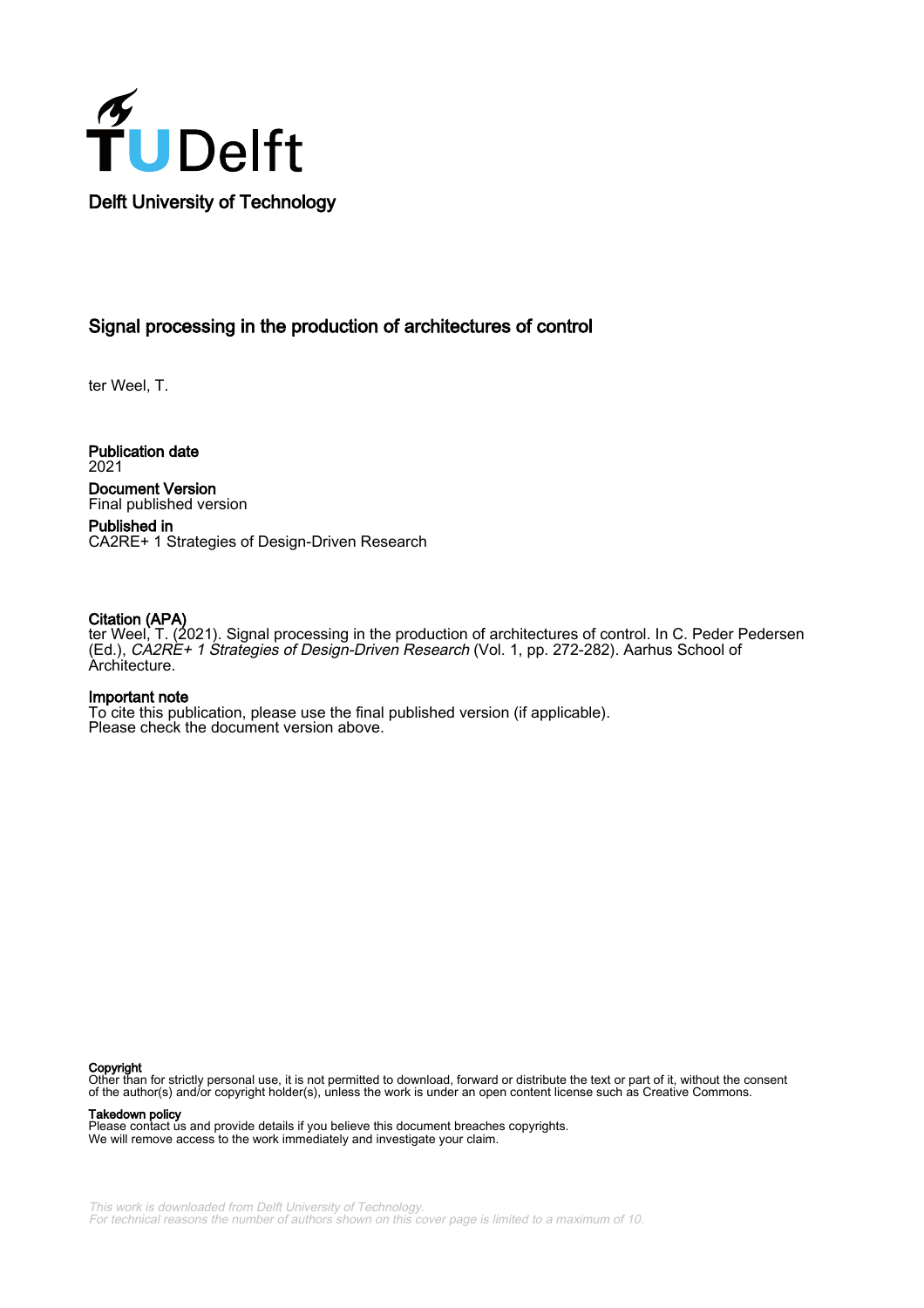# **CA2RE+**



# **1** STRATEGIES OF<br>DESIGN-DRIVEN<br>DESIGN-DRIVEN **DESIGN-DRIVEN RESEARCH STRATEGIES OF**

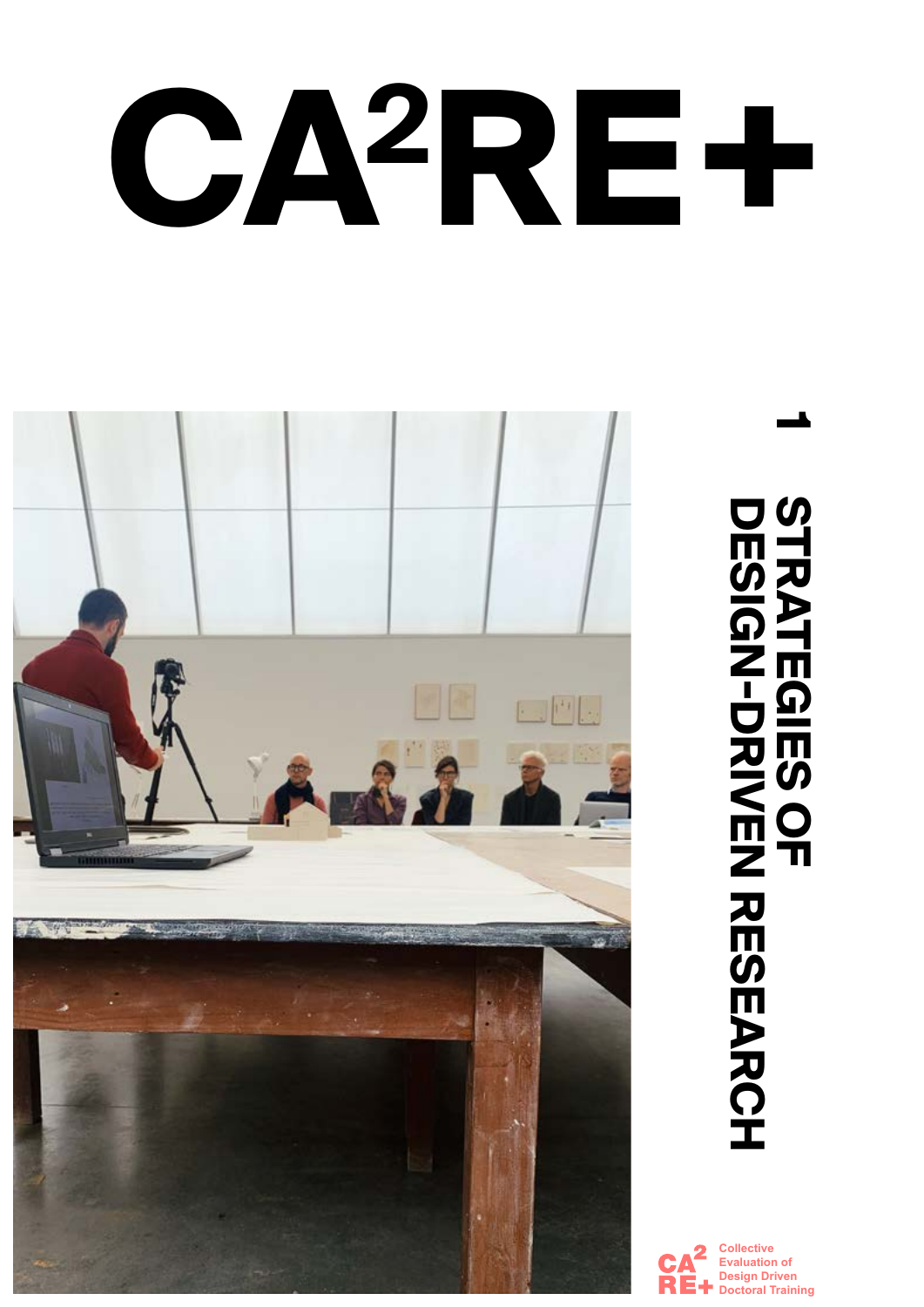**COLOPHON**

| $CA2RE+$                       | 1                                           | <b>STRATEGIES OF</b><br><b>DESIGN-DRIVEN RESEARCH</b>   |
|--------------------------------|---------------------------------------------|---------------------------------------------------------|
| 2021                           |                                             |                                                         |
| <b>1st edition</b>             |                                             |                                                         |
| <b>Editors</b>                 | Claus Peder Pedersen (Main editor), Tadeja  |                                                         |
|                                | Zupančič, Markus Schwai, Jo Van Den Berghe, |                                                         |
|                                | <b>Thierry Lagrange</b>                     |                                                         |
| <b>Photos-Ghent Conference</b> |                                             |                                                         |
|                                |                                             | Tadeja Zupančič, Naime Esra Akin, Claus Peder           |
|                                | <b>Pedersen</b>                             |                                                         |
| <b>Design</b>                  |                                             | <b>Studio Mathias Skafte</b>                            |
| <b>Typeface</b>                |                                             | <b>Neue Haas Grotesk</b>                                |
| <b>Publishers</b>              |                                             | <b>Aarhus School of Architecture</b>                    |
|                                |                                             | <b>ARENA (Architectural Research European Net-</b>      |
|                                |                                             | <b>work Association)</b>                                |
|                                |                                             | <b>EAAE (European Association for Architectural</b>     |
|                                | <b>Education)</b>                           |                                                         |
|                                |                                             | <b>ELIA (European League of Institutes of the Arts)</b> |
|                                |                                             |                                                         |

**ISBN 978-87-90979-91-1**

**Image rights and references are the responsibility of the contributing authors.**

**This work is licensed under a Creative Commons Attribution 4.0 International License. (CC BY 4.0)**

**The publication is co-founded by the Erasmus+ Programme of the European Union**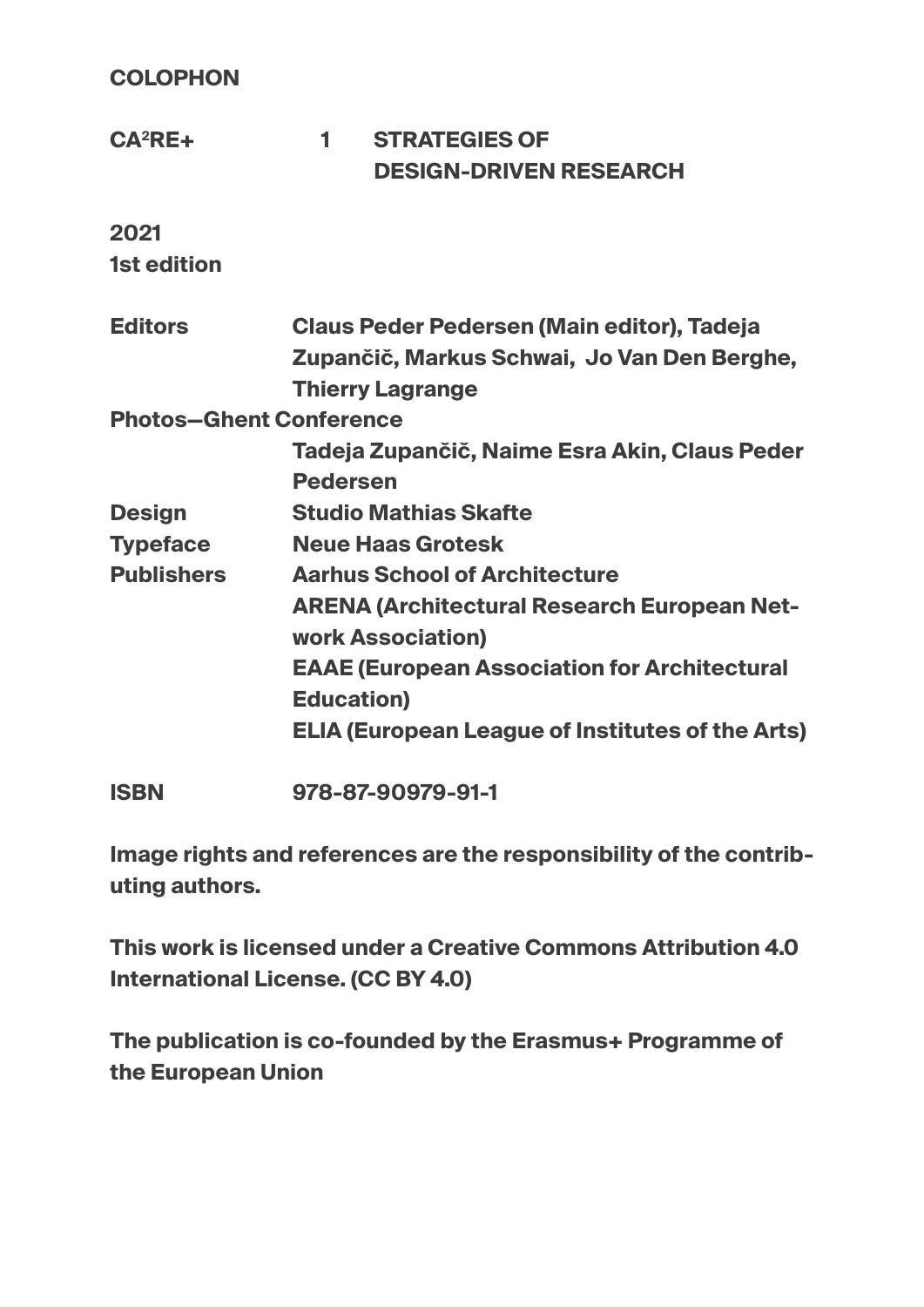## **CA2RE+ PARTNERS**







**Conference for Artistic and Architectural REsearch**



Univerza v Ljubljani





**European Association for Architectural Education Association Européenne pour** l'Enseignement de l'Architecture











**POLITECNICO MILANO 1863** 



**KU LEUVEN** 



ELIA

Co-funded by the Erasmus+ Programme of the European Union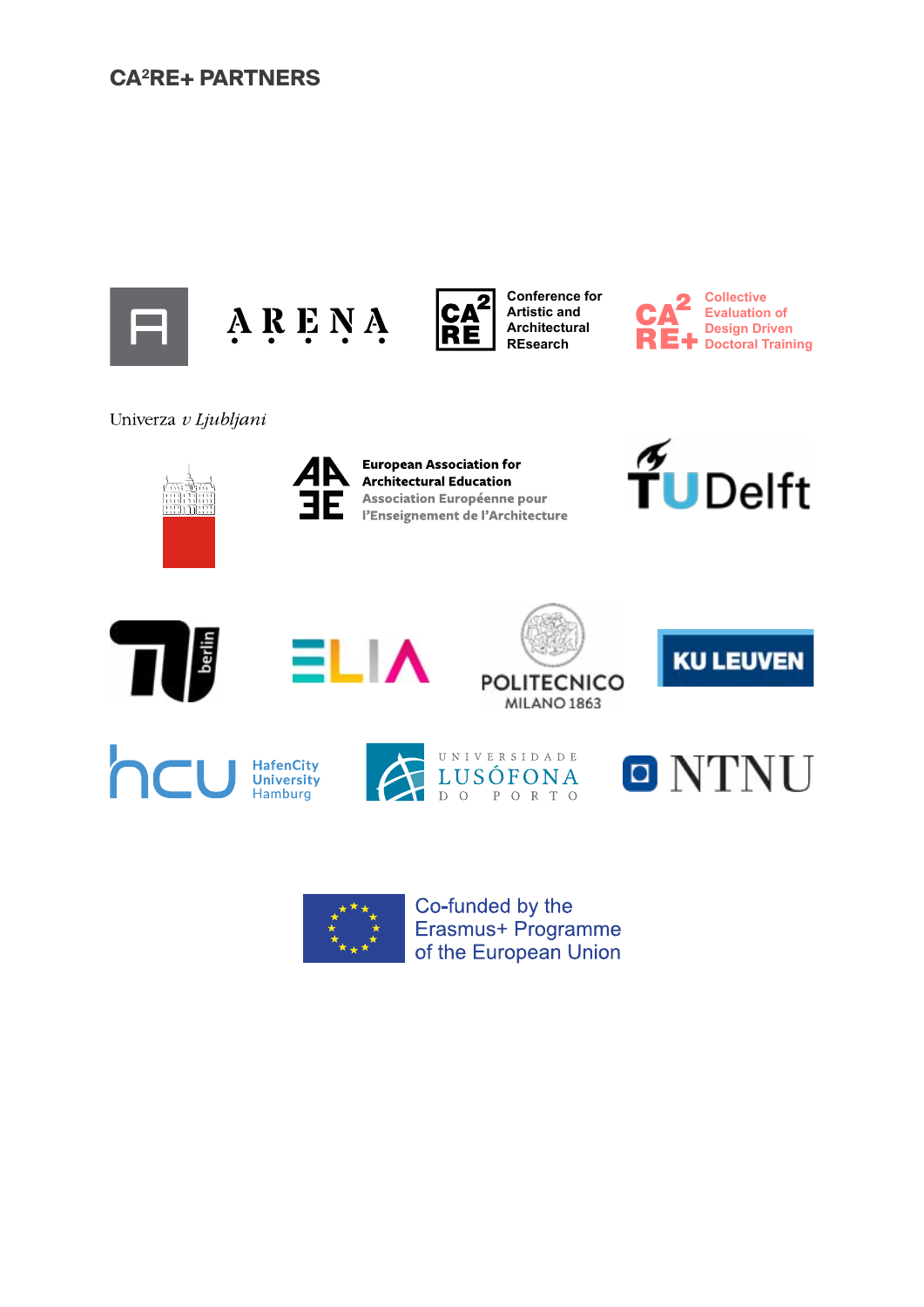# SIGNAL PROCESSING IN THE PRODUCTION OF ARCHITECTURES OF CONTROL

Taufan ter Weel

### DOCUMENTATION OF THE ARTEFACT

The proposed sound installation facilitates a continuous process of modulation and spatial distribution that behaves stochastically in relation to the input signals and commands it receives. A little noise in the system allows for feedback to emerge. Signals extracted from the presentation space are processed in real time. More specifically, it focuses on electromagnetic signals on the one hand, and structure-borne noises and resonances on the other. Telephone pick-up coils sense electromagnetic fields, the ultrasonic waves produced by wireless transmissions, conversions and computing processes. Contact microphones attached to far-reaching tubes and solid structures transduce impact sound and resonances, such as noises from elsewhere, the expansion and contraction of the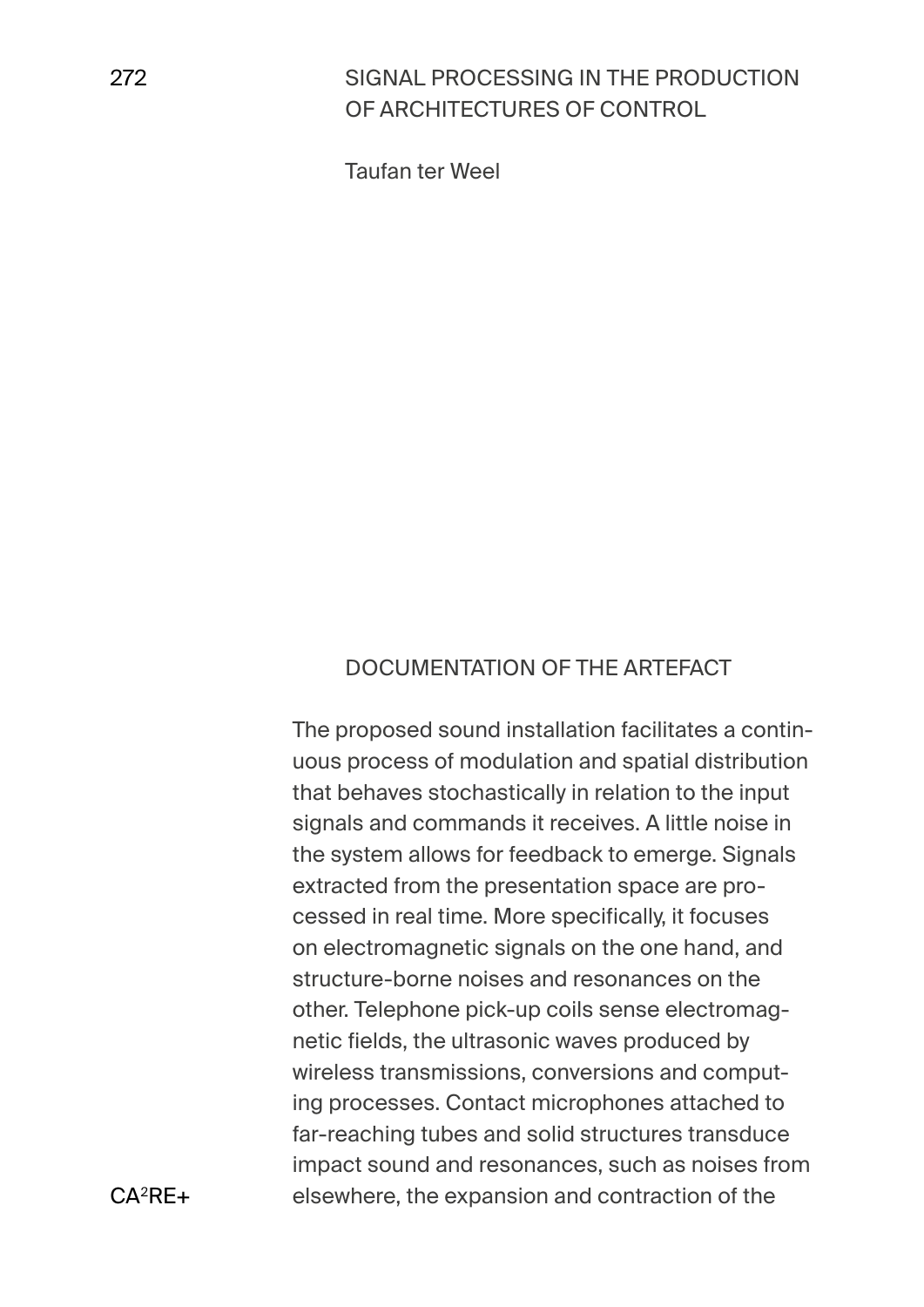material itself, and resonating objects in a feedback loop. This background noise, sensed beyond the audible range (in terms of frequency and distance), indicates the ontological dimensions of the processes constituting this local environment.



electromagnetic waves

structure-borne noise



FIGURE 1: concept drawing (modified image; original from: [https://www.kit.ntnu.no/en/content/galleri-kit\)](https://www.kit.ntnu.no/en/content/galleri-kit)

> The input signals are modified and spatially reconfigured. They are processed and distributed by means of a modular system which involves a set of primary control functions: modulation, filtering, conversion and probability distribution. These control functions are interlinked and cross-modulate in relation to the input. Loudspeakers are treated as single sound sources and redistributed signals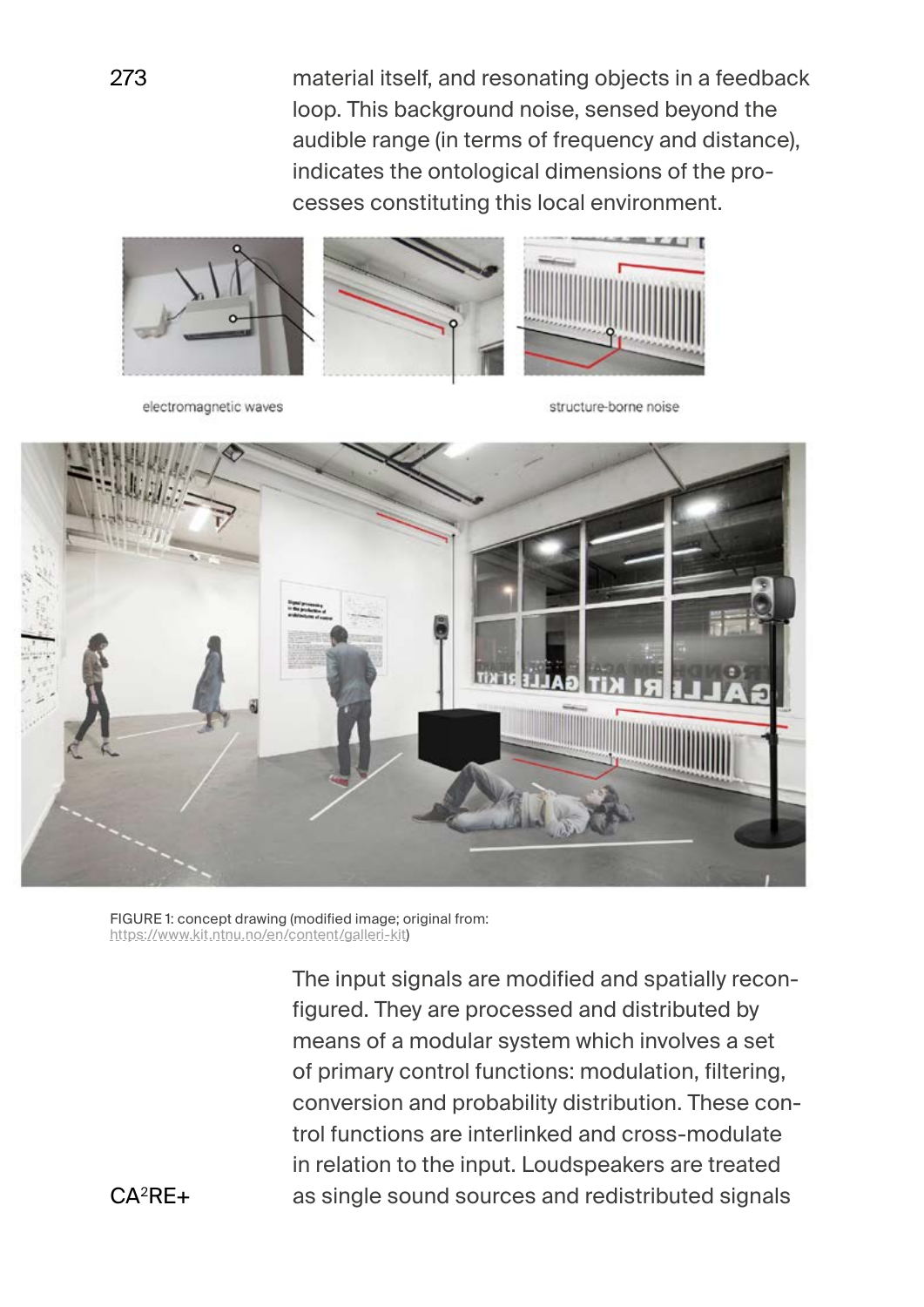feed back into the system. A small modulation at one position can have significant implications for modulations elsewhere or the listening circuit as a whole. The abstract machine can adapt to different environments and the sound installation involves no pre-recorded and represented material.



FIGURE 2: operational diagram (abstract machine)

# RESEARCH STATEMENT

In present-day societies of control, mobile technologies make ubiquitous telecommunication possible and satellite-based radio positioning systems (such as GPS) enable global navigation, geolocation tracking and location-based responsiveness — as well as asymmetrical warfare by remote-controlled machines such as drones. Extensive infrastructural networks of undersea and underground cables and a proliferation of antennas, circuits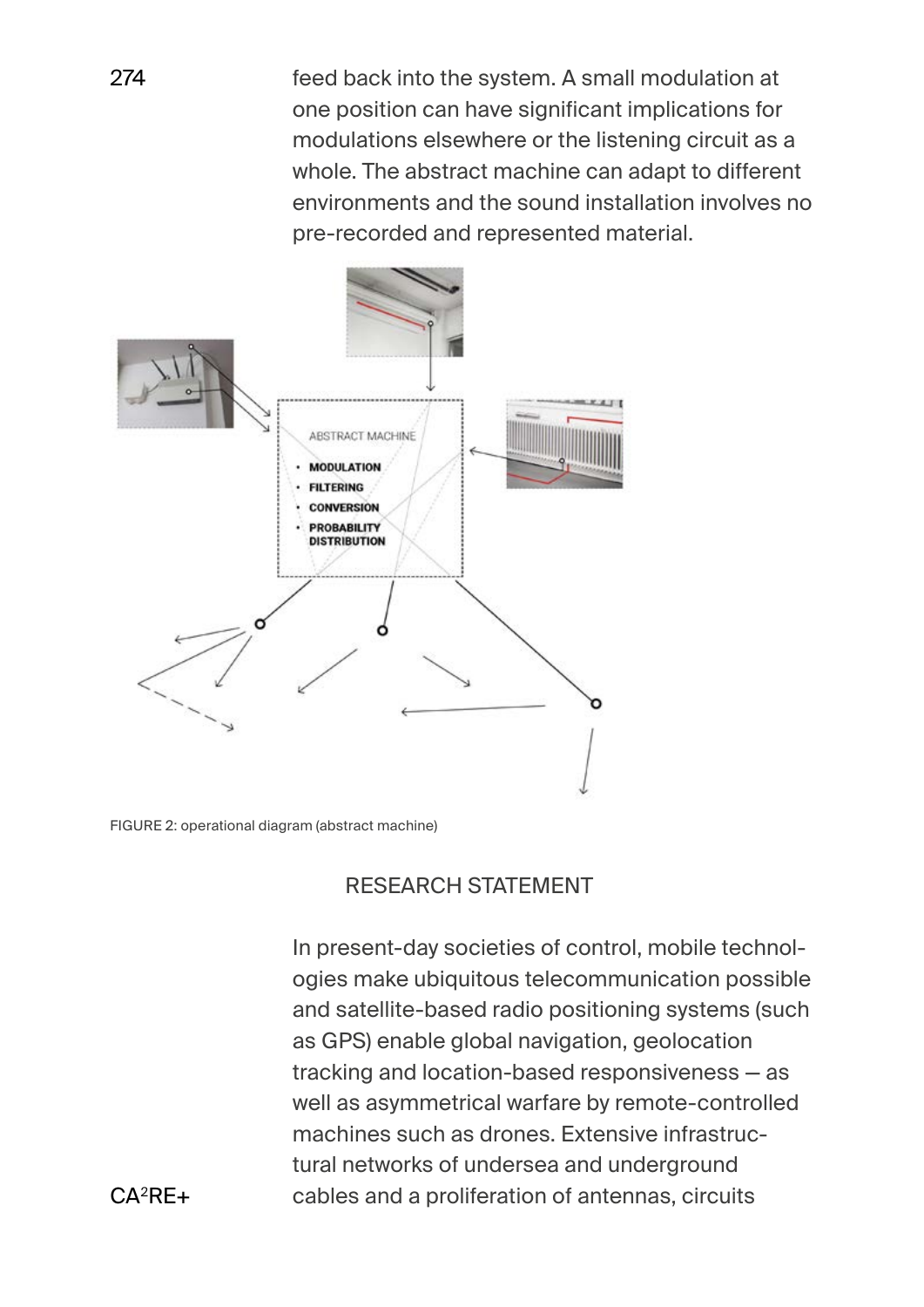and processors facilitate the vast acceleration of data transference and circulation of capital. Social media govern social relations while surveillance seems to become unconfined with the Internet of Things. Algorithms are designed to automate decision-making and gatekeeping as well as to distribute information, whereby they channel desires as well as fears. To keep pace with the progress, our bodies become increasingly dependent on machines, which require compatibility and continuous updates — keeping so-called users locked-in. In the context of this concrete entanglement between abstract machines and social bodies, or abstract space-time and social realities, how could we address the problem of spatial control in order to recuperate the recognition of the right to actively engage in making our habitat? and develop the means to do so?

It may be important to distinguish between different levels of control, with respective scales and temporalities. On the one hand, we can identify the formation of new and more advanced global architectures of control, supranational entities which operate at the intersection of geopolitics and urban governance, and are predominantly technology-supported as well as market-driven (e.g. see Castells 1996; Sassen 2002). On the other hand, these architectures of control operate to a large extent at the level of interactions and relations between people and machines, whereby the latter govern access to resources, spaces and infrastructure, and modify perception and spatio-temporalities.

As 'planetary-scale computation' increasingly transforms modern geopolitics, Benjamin H. Brat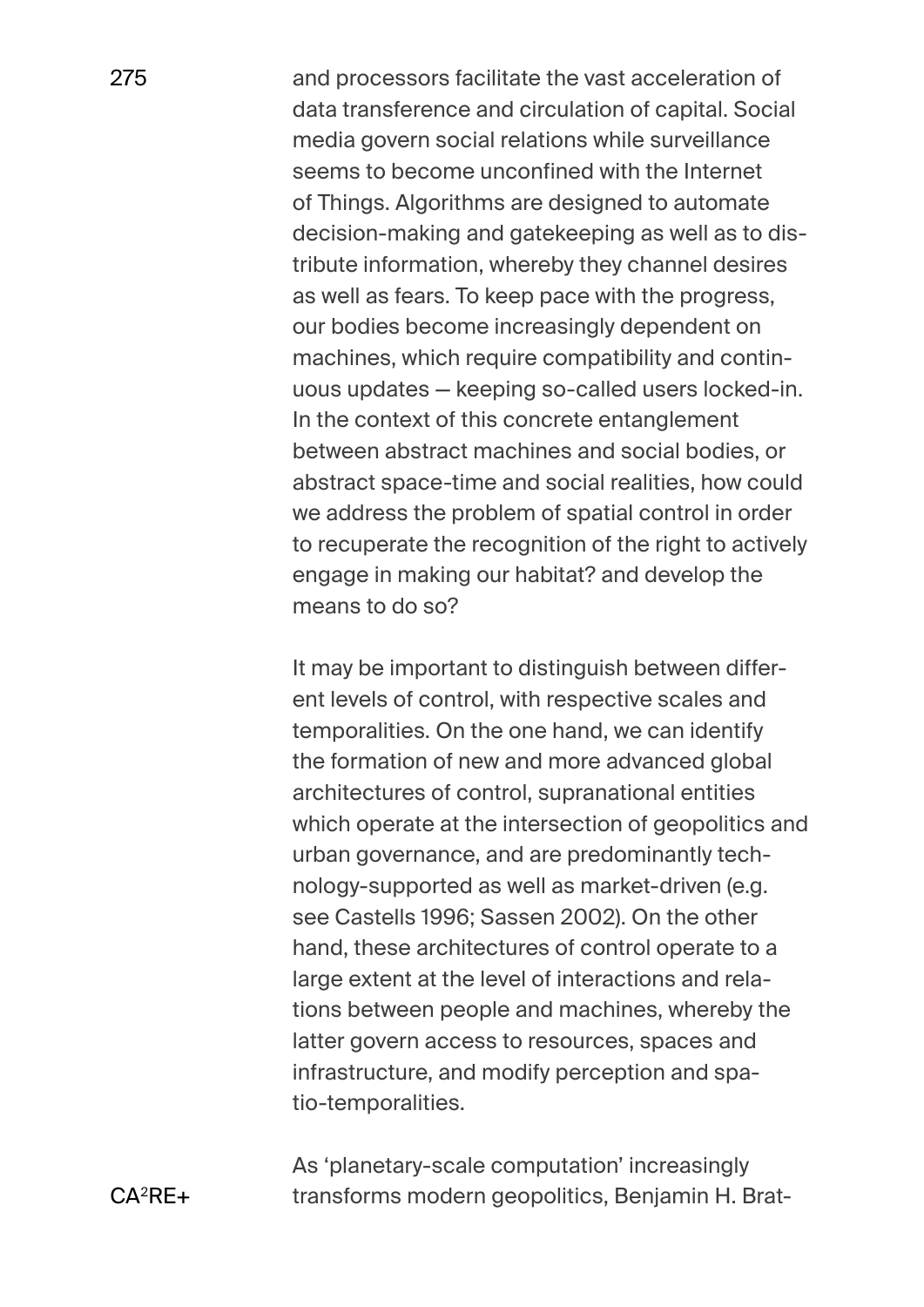ton (2016) proposes a specific diagram to map the shifting political geography and better understand the technologies that enable the formation of what he identifies as 'accidental megastructures'. His model 'works from inside out, from technology to governing systems', a conceptual framework derived from 'the multilayered structure of software, hardware, and network "stacks" that arrange different technologies vertically within a modular, independent order' (Bratton 2016: 3-4), cutting across and mediating between different layers: earth, cloud, city, address, interface and user. In line with Bratton, I would also argue that it is needed to develop design approaches that allow for moving across different levels, scales and temporalities. This requires abstraction and a sense of modularity. In contrast to Bratton, I focus here on signal processing rather than specifically on computing. It can be defined as the processing of signals, of physical carriers of information, which is incorporated in all electronic devices.1 The emphasis of this approach lies on signal more than interface and process more than structure as mediator between bodies, machines and spaces. It suggests a different modality, which is not incompatible, but rather a modest attempt to mediate between time-discrete functions and time-continuous waves, movements and everyday rhythms.

The aim of the presented work and my current research in general is to contribute to the specification of the inner workings and implications of the formation of these advanced architectures of control by means of signal processing as analytical and

**1 Signal processing — The processing of signals by means of hardwired or programmable devices, the signals being regarded as continuous or discrete and being approximated by analog or digital devices accordingly.** *A Dictionary of Computing***, Oxford University Press (2004).**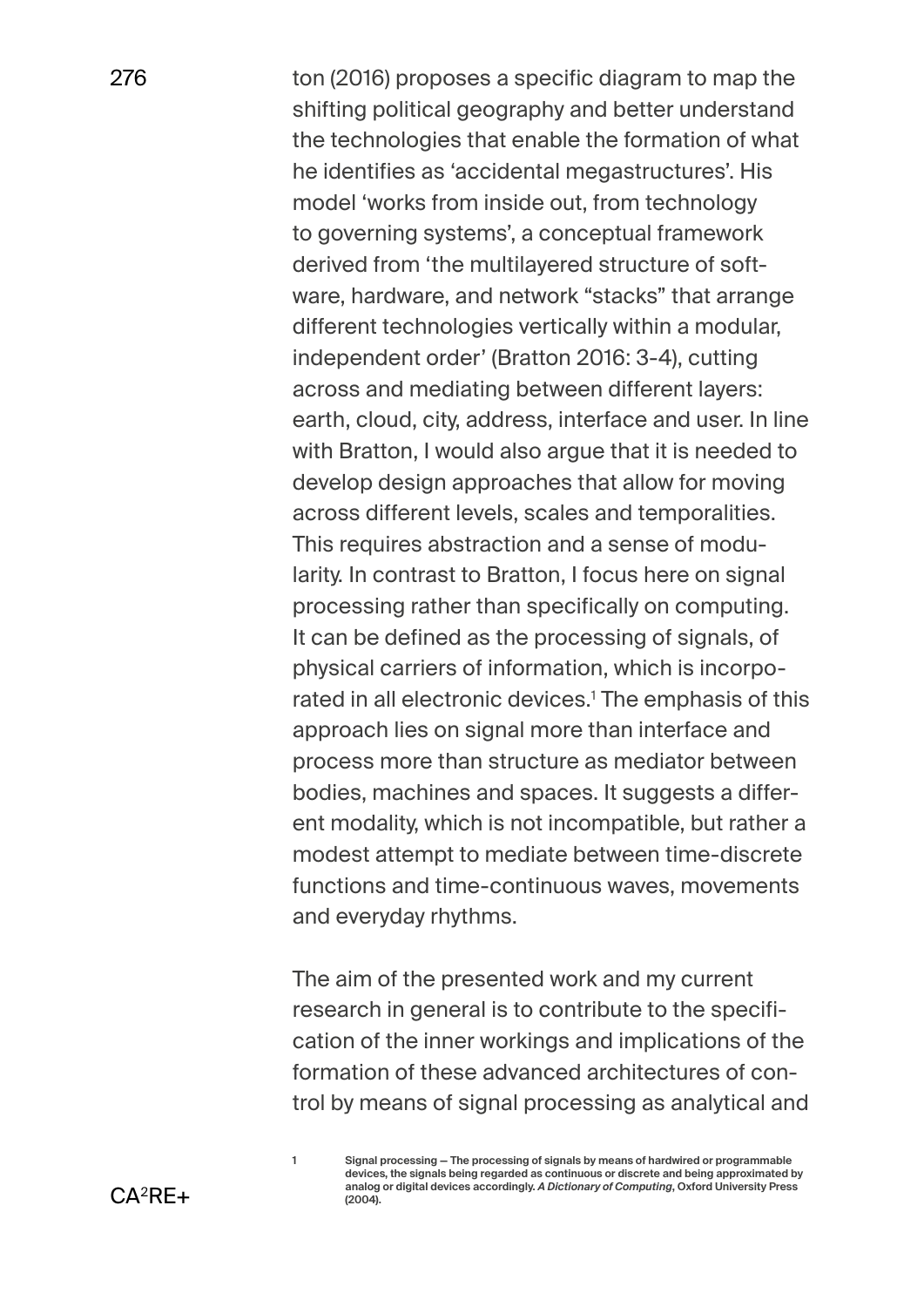compositional tool which allows for moving across different levels, mediating between body-machine relations and socio-spatial practices. It does so by constructing a conceptual and contextual framework focused on the relations between technological developments in signal processing with respect to waves, abstractions of space and time, and technical operations and ensembles that indicate particular relations between central control functions and socio-spatial articulations (see Fig. 3). It seeks to contextualize specific architectures of control and resistance enabled by signal processing technologies from the late nineteenth century up until now (especially, transmission, radio-control and navigation as well as information processing), and map formations which cut across different scales and temporalities, from global circuits to urban spaces to body-machine relations, and affect socio-spatial relations and particular communities.

How is signal processing incorporated into the production of architectures of control? What does this reveal about their inner workings? What are the socio-spatial implications of their formation? How can we develop conceptual devices and instruments to rethink and transform their operating systems? These systems are designed and to a large extent need to be addressed through design, which in the context of this work is situated in architecture and spatial practice at large.<sup>2</sup>

**<sup>2</sup> To avoid terminological confusion it may be needed to distinguish between two different definitions: architecture as spatial design practice and architecture as general organization of a hardware and software system, derived computer science. In this work, architectures of control refer to spatial control.**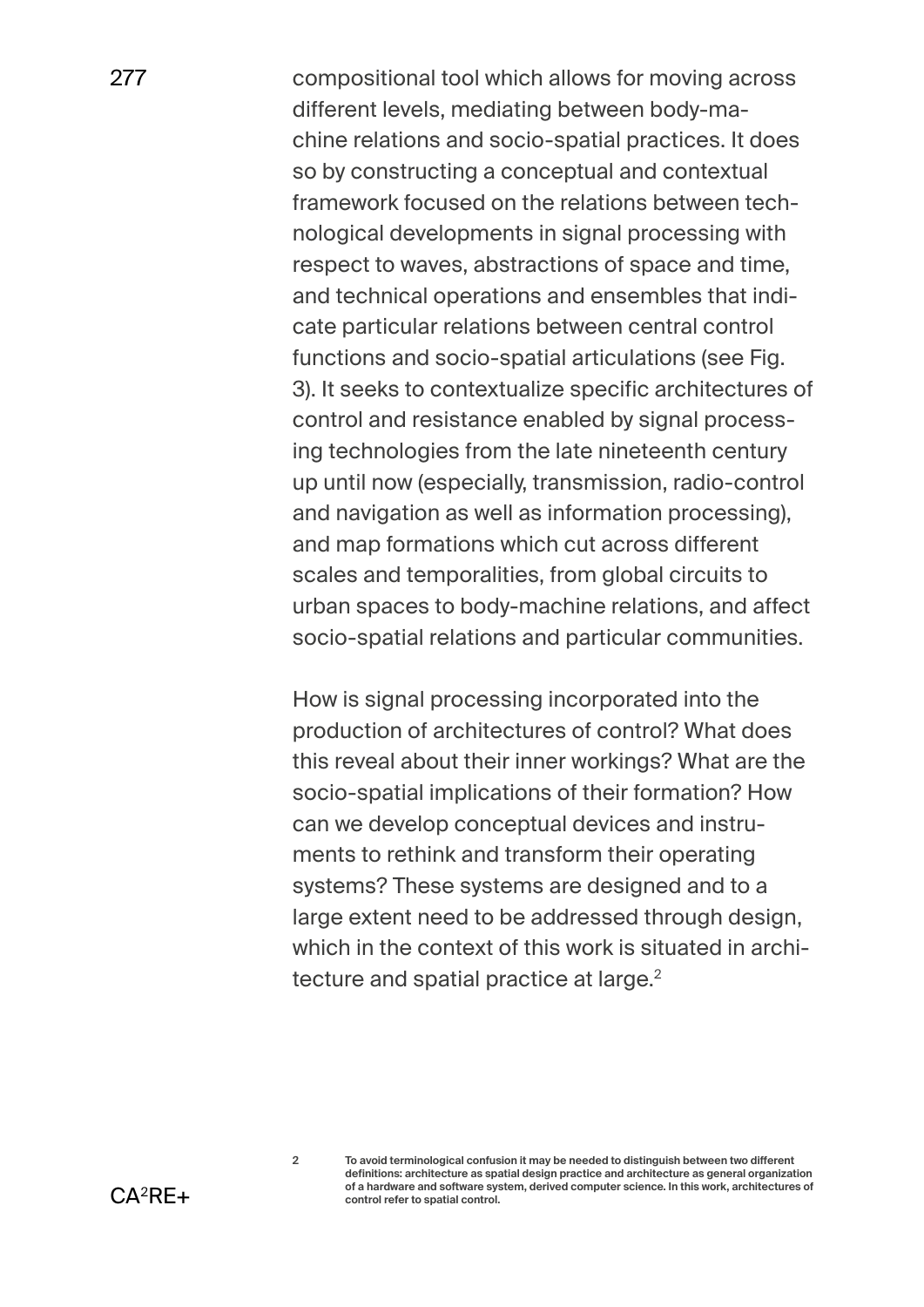

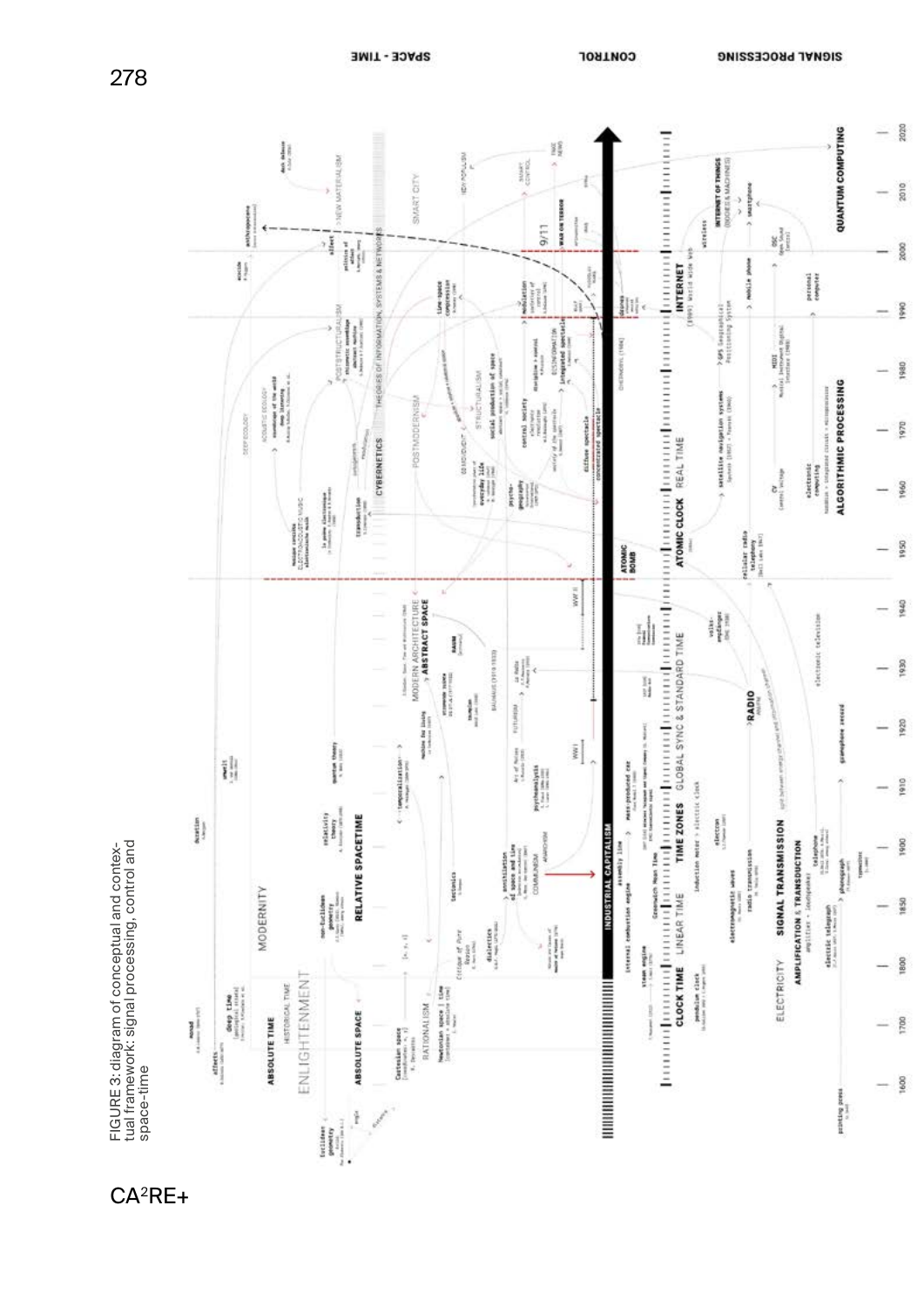A signal is the physical carrier of information, of content and expression, transmitted through a medium. It requires the combination of a modulating wave that contains the information and a carrier wave. With the development of electric telecommunication from the late nineteenth century onward, the term signal became more significant (Niebisch 2009: 338). Gilbert Simondon (2017 [1958]: 144) pointed out the importance of the advent of signal transmission, of electric currents and electromagnetic waves as 'vehicles for information'. 'Their ability to be modulated makes them faithful carriers of information, and their speed of transmission makes them rapid carriers.' He argued that this caused a 'profound change in the philosophy of technics' characterized by the increasing importance of 'the accuracy and fidelity of the modulation transmitted by the information channel' (143-144). Coupled with the increasing precision of clock time, from mechanical to electric to atomic clock, signal transmission enabled the development of radio-navigation systems, such as the satellite-based Global Positioning System (see Mackenzie 2002). Technological advancements in communication and radio-navigation cannot be disentangled from geopolitics and military industry. Therefore, it is important to take into consideration the relationships between military and civil technologies. In this research, signal processing refers to producing, transmitting, receiving and processing signals, in order to communicate, express, exchange, navigate, localize, or interlink these functions — for instance in locative media.

Drawing upon Michel Foucault's ideas, Gilles Deleuze (1992: 3-7) argued that the crisis of disciplinary 'environments of enclosure', from World War II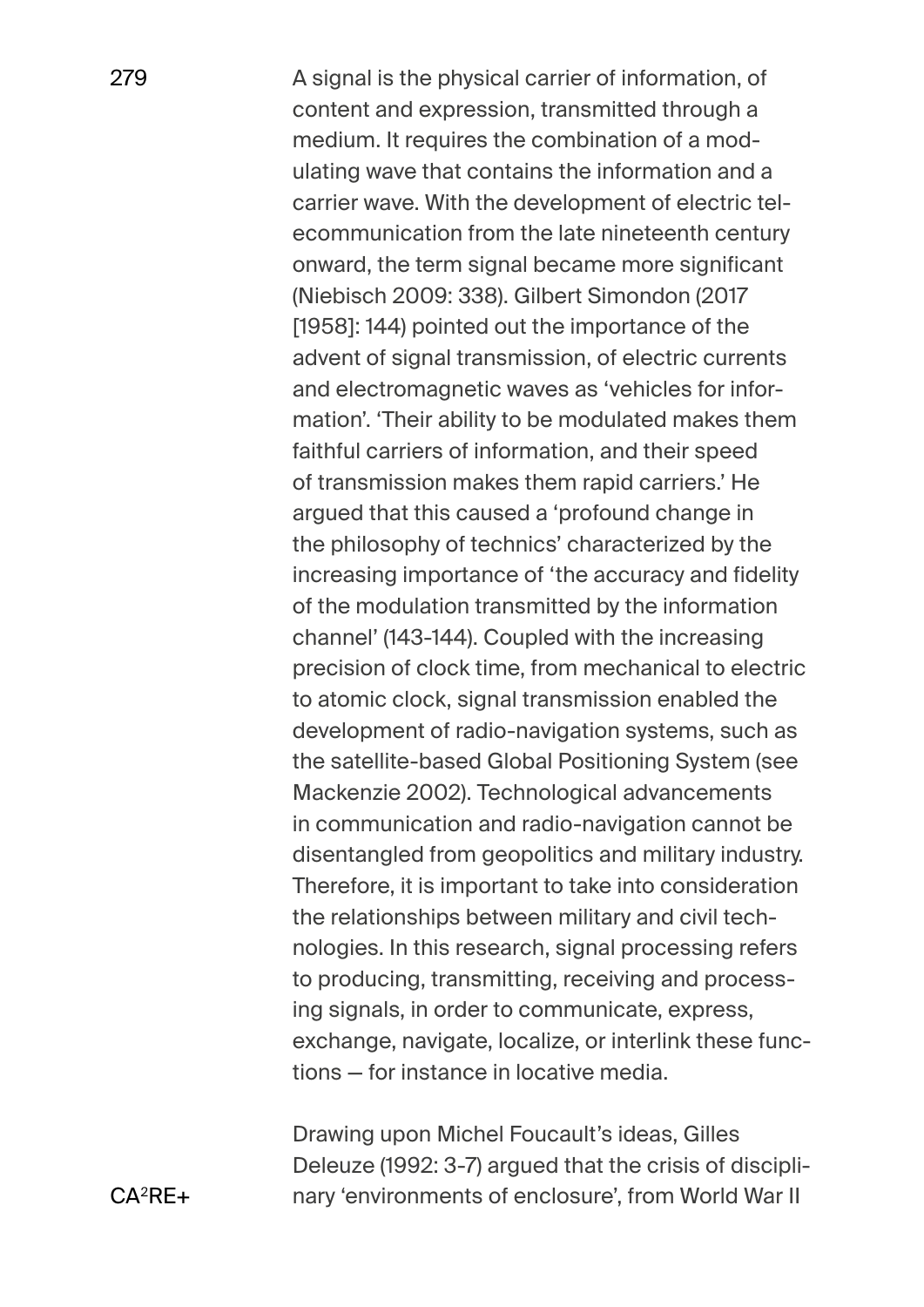onward, initiates the gradual transition to the 'societies of control', which operate through continuous 'modulation' rather than through confinement. We may recognise this mode of seemingly unbound and real-time control enabled by technological advancements in signal processing. Yet, in retrospect it appears that in the last decades (in particular after 9/11) this did not replace disciplinary environments of spatial enclosure but rather reinforced, modified and amplified them (see Crary 2013: 71-84; Rasmussen 2013).

Although the implications of electronic media are widely discussed in architecture and the various discourses on space, some dimensions of the problem of control and the social realities produced by it seem to remain overlooked. First, the increasing dependency on signal processing machines and transmission networks, coupled with the decrease in clarity of their inner workings, which is in part inherent in their expanding complexity, may create yet unknown (or not yet clearly noticeable) types of normalization, uneven distribution, segregation and exclusion. Second, signal processing significantly modifies our sense of space-time. It allows for seemingly unconfined communication, navigation and localization (which in turn changes habit, perception and lived space-time) but simultaneously enables spatially diffuse or ubiquitous forms of centralized control. Last, the incompatibilities and opposition between different theoretical and philosophical angles, in particular between dialectics and new materialism, which already emerged with postmodernism and post-structuralism and evolved further with the ontological turn, seem to distract attention away from certain key aspects of control. It might be of vital importance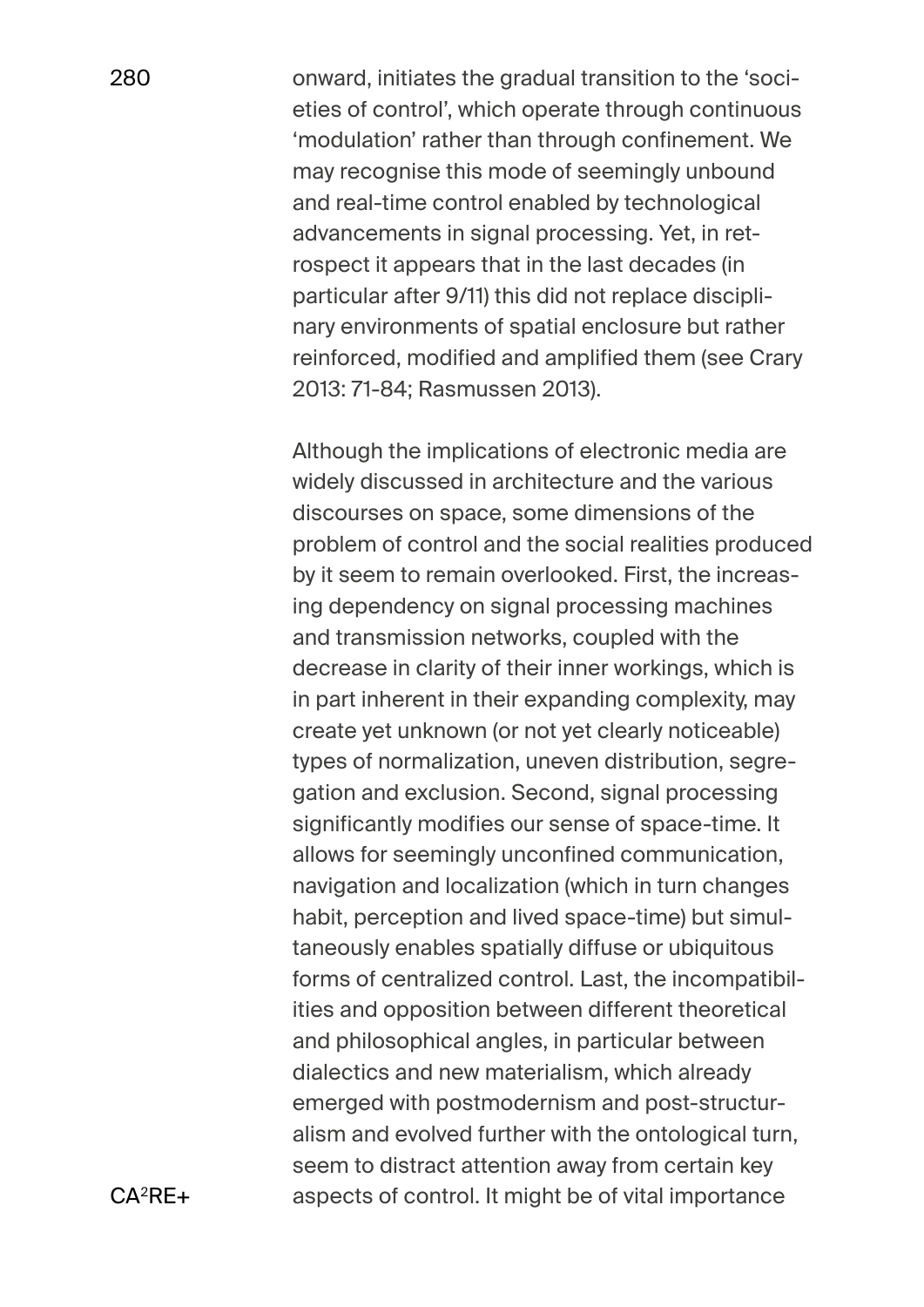to allow different modalities of thinking in order to remain critical while being sensitive to the changing modes of operation. We may argue that the theoretical incompatibilities that make it impossible to act on the present lie precisely at the points of conversion between continuous processes and discrete numbers. Overcoming this impasse requires a spatial theory and practice that is both analogue and digital, which may be found in the concept of abstract machine.

Abstract machine most commonly refers to the abstract model or operational diagram of a computer system, which is a time-discrete control mechanism (based on a quantized concept of time and space — an integrated and synchronized abstract space-time). Gilles Deleuze and Félix Guattari expanded this definition to any abstract diagram of a system (whether it is mathematical, algorithmic, financial, socio-political, or else) that is reduced to functions and matters and therefore 'independent of the forms and substances, expressions and content it will distribute' (Deleuze & Guattari 1980: 156). Abstract algorithms, however, articulate everyday rhythms. Think of search engines or social media algorithms that direct attention and become habits, for instance, or chatbots learning from social media feeds or other input regardless of content and expressions.3

The proposed artefact is a concrete abstraction that effectuates an abstract machine based on the following control functions, which derived from the aforementioned conceptual framework: modulation, filtering, conversion and probability distribution.

**<sup>3</sup> For instance, Microsoft's AI chat-bot that started to generate racist statements 'learned' from Twitter posts within one day; see Elle Hunt, 'Tay, Microsoft's AI chatbot, gets a crash course in racism from Twitter', The Guardian (24 March 2016).**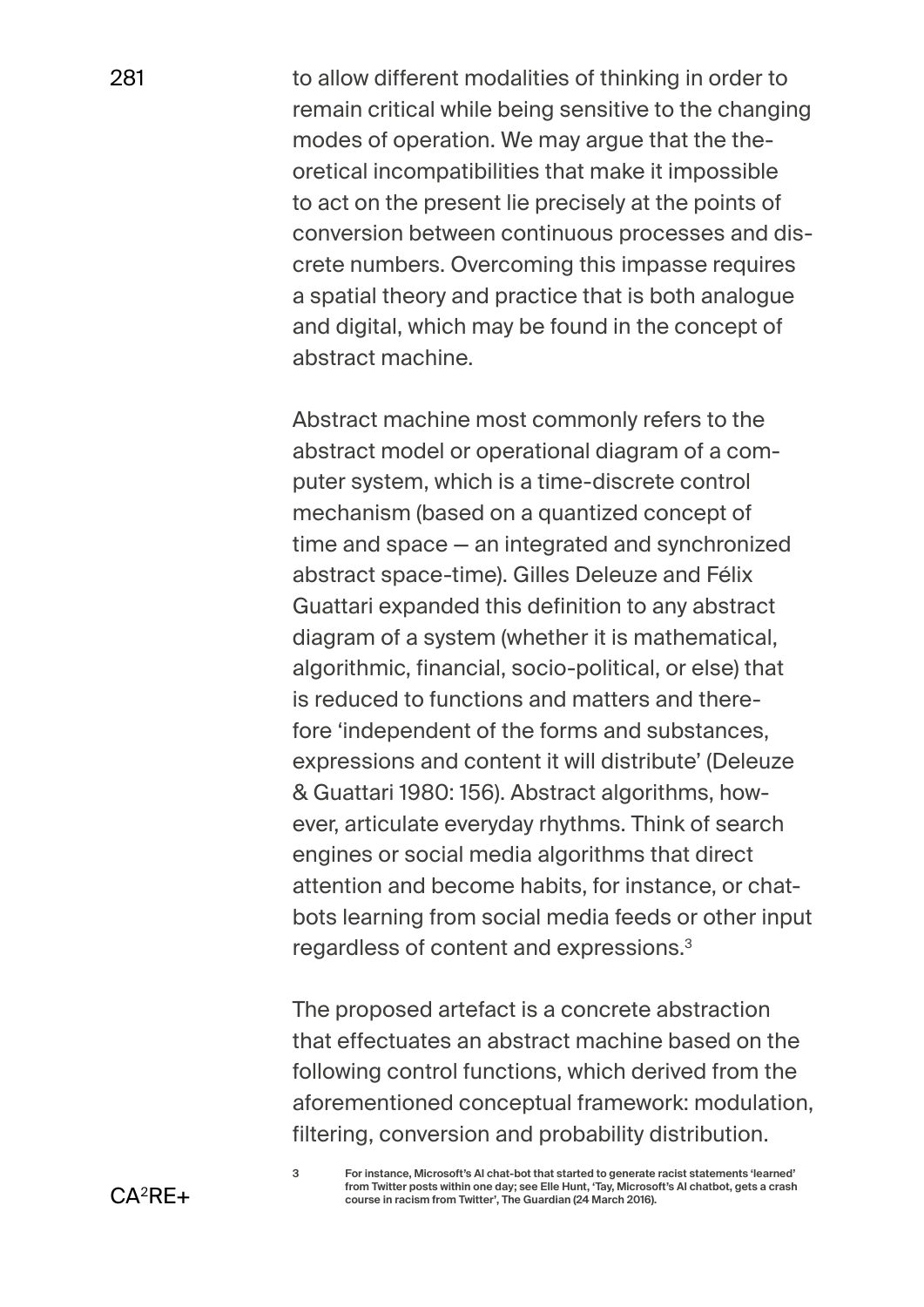# REFERENCED LITTERATURE

**Bratton, B.H. (2016)** *The Stack: On Software and Sovereignty***, Cambridge MA: MIT Press.**

**Castells, M. (1996)** *The Rise of the Network Society***, Oxford: Blackwell.**

**Crary, J. (2013)** *24/7: Late Capitalism and the Ends of Sleep***, London: Verso.**

**Deleuze, G. (1992)** *'Postscript on the Societies of Control'***, October, #59, pp. 3-7.**

**Deleuze, G. & Guattari, F. (1980)** *A Thousand Plateaus: Capitalism and Schizophrenia***, trans. by B. Massumi, London: Continuum. (Reprinted in 2004.)**

**Rasmussen, M. B. (2013) 'The Control Society After 9/11',** *A Peer-Reviewed Journal About, (1)***, pp. 1-5, https://www.aprja.net/ the-control-society-after-911/**

**Sassen, S. (ed.) (2002)** *Global Networks, Linked Cities***, New York; London: Routledge.**

**Simondon, G. (2017)** *On the Mode of Existence of Technical Objects*  **[1958], trans. by C. Palaspina & J. Rogove, Minneapolis: Univocal Publishing.**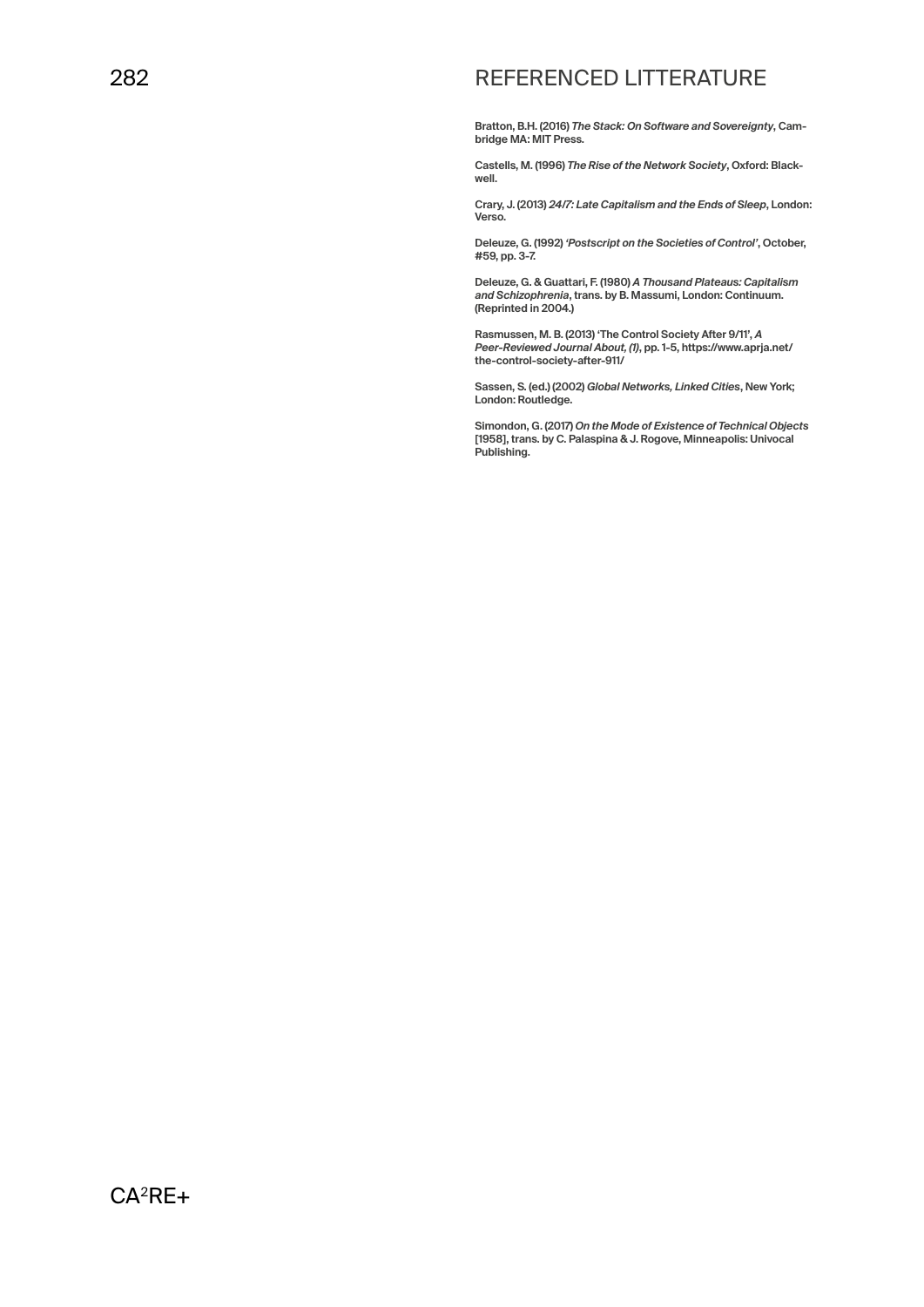### **455 CONTRIBUTORS**

**MATTHIAS BALLESTREM Prof. Dr., HafenCity University** 

**EVA BEKE Doctoral Researcher, KU Leuven**

**JOHAN VAN DEN BERGHE Prof. Dr., KU Leuven** 

**FABRIZIA BERLINGIERI Ass. Prof. Dr., Politecnico di Milano** 

**ANĐELKA BNIN-BNINSKI Dr., University of Belgrade, ARENA** 

**MANUEL BOGALHEIRO Ass. Prof., Dr., Universidade Lusófona do Porto**

**VIKTORIJA BOGDANOVA Doctoral Researcher, Faculty of Architecture, University of Ljubljana** 

**IGNACIO BORREGO Prof. Dr., TU Berlin** 

**LOUISE DE BRABANDER Doctoral Researcher, KU Leuven**

**ANDREA B. BRAIDT President of ELIA, Head of Study Programmes TFM, Institute for Theater, Film and Media Sciences, University of Vienna**

**ROBERTO CAVALLO Prof. Dr., TU Delft**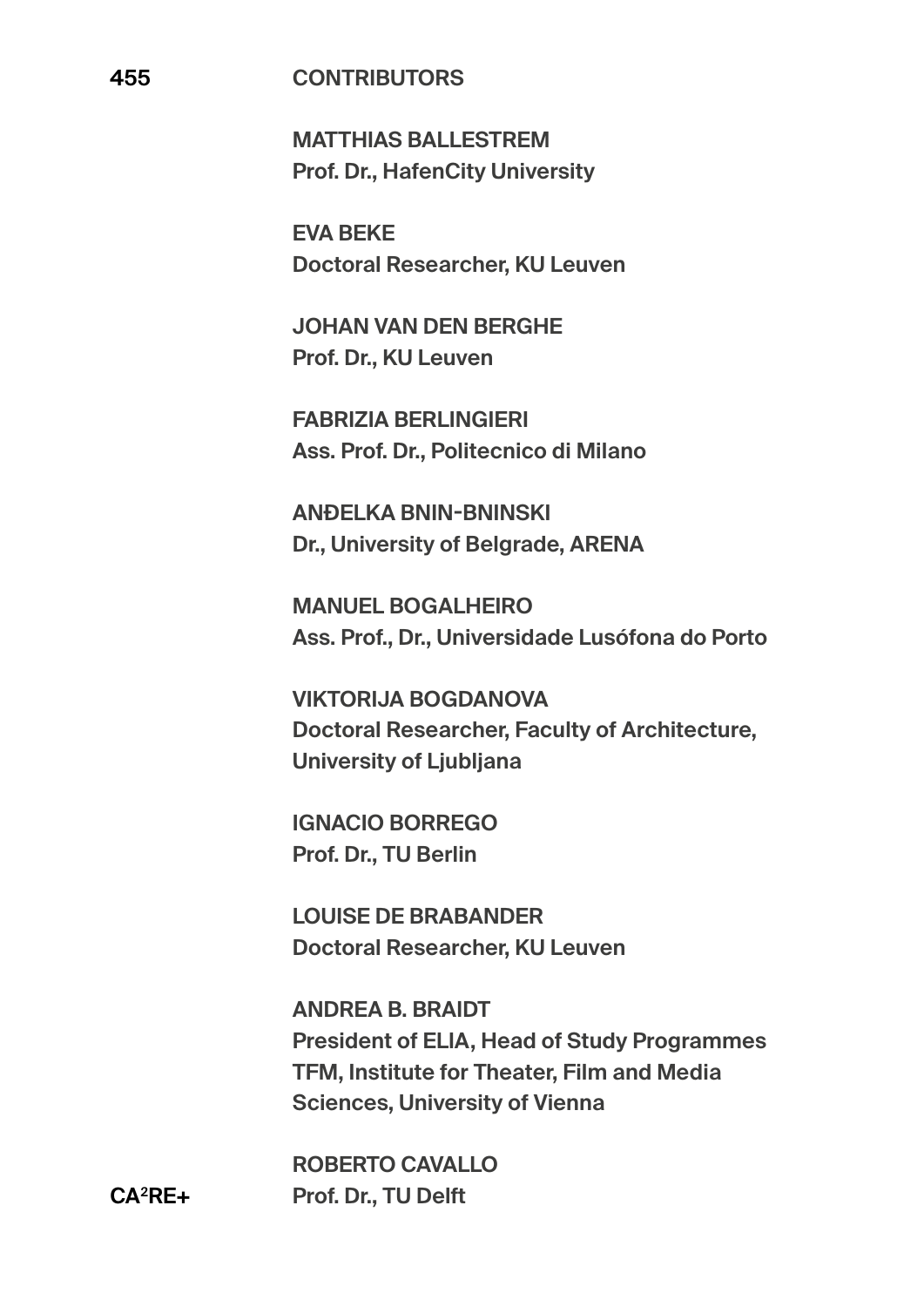**ILINA CVETKOVA Architectural student, Faculty of Architecture, University of Ljubljana** 

**EVA DEMUYNCK Doctoral Researcher, KU Leuven**

**AIDA ESPANYOL Doctoral Researcher, Aarhus School of Architecture**

**OYA ATALAY FRANCK Prof. Dr., President EAAE & School of Architecture, Design and Civil Engineering, ZHAW Zurich** 

**ANKE HAARMANN Prof., HAW Hamburg**

**MARIA HANSEN Executive Director ELIA European League of Institutes of the Arts** 

**CHRISTOPH HEINEMANN Prof. Dr., HafenCity University** 

**URS HIRSCHBERG Prof. Dr., TU Graz** 

**ANNA HOUGAARD Dr., Tu Berlin**

**GITTE JUUL Doctoral Researcher, University of Ljubljana and Aarhus School of Architecture**

**MATHILDE KIRKEGAARD Doctoral Researcher, Aarhus School of Architecture**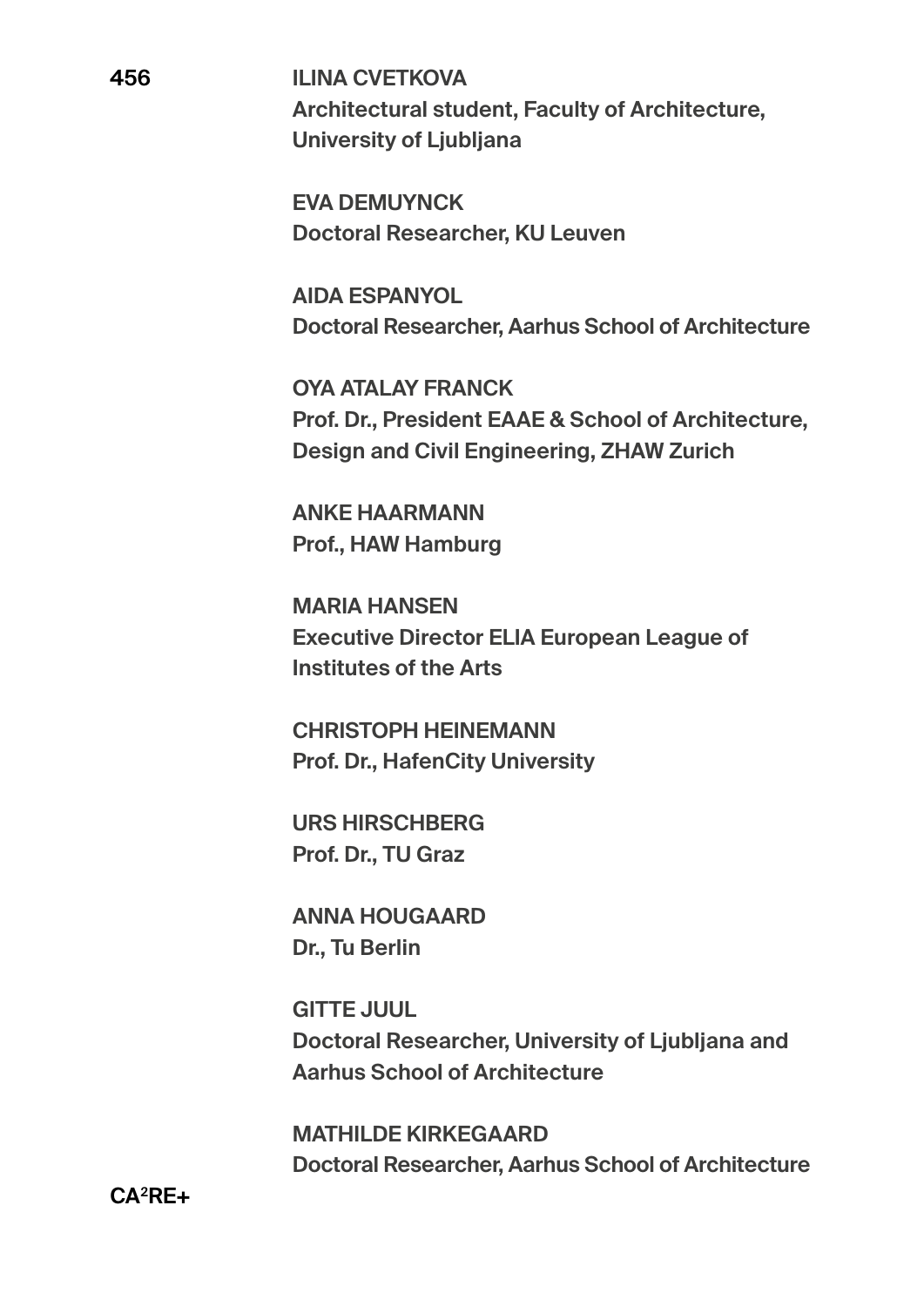**THIERRY LAGRANGE Prof. Dr., KU Leuven** 

**JOEL P. W. LETKEMANN Doctoral Researcher, Aarhus School of Architecture**

**JACOPO LEVERATTO Assistant Prof. Dr., Politecnico di Milano** 

**ENRICO MIGLIETTA Doctoral Researcher, Politecnico di Milano** 

**SINAN MIHELČIČ Doctoral Researcher, University of Ljubljana** 

**DOMINIK MOHS Dipl-Ing., RWTH Achen Universsity**

**JOHN MCLAUGHLIN Doctoral Researcher & Lecturer, University College Cork, Director of John McLaughlin Architects**

**BJORN MELÅS Doctoral Researcher, Norwegian University of Science and Technology** 

**JØRN MORTENSEN Vice-President ELIA, Dean, School of Arts, Design and Media, Kristiania University College**

**GIANFRANCO ORSENIGO Doctoral Researcher, Politecnico di Milano**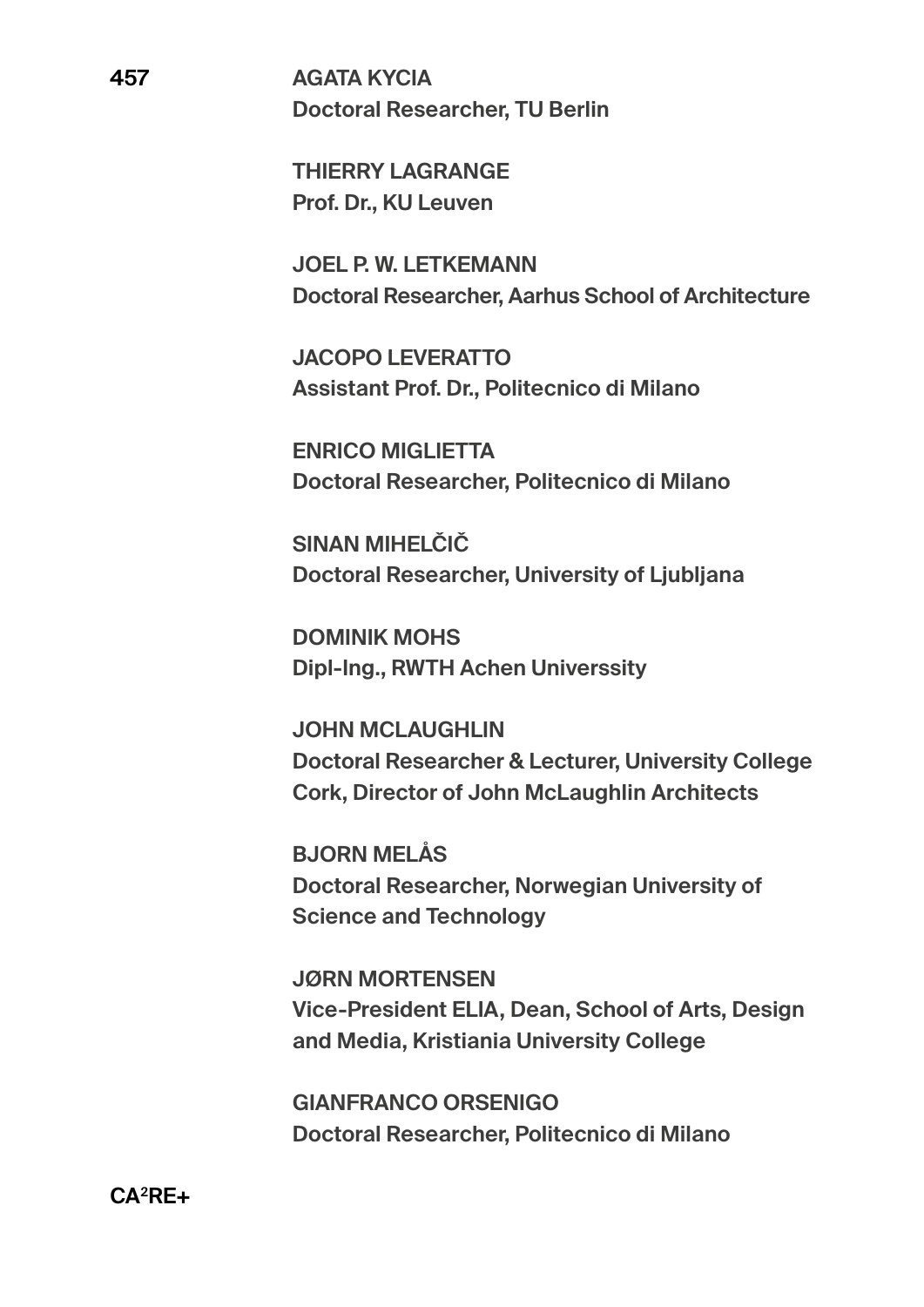**RALF PASEL Prof., Dipl-Ing., TU Berlin** 

**CLAUS PEDER PEDERSEN Prof. Dr., Aarhus School of Architecture** 

**GENNARO POSTIGLIONE Prof. Dr., Politecnico di Milano** 

**CHIARA PRADEL Doctoral Researcher, Politecnico di Milano** 

**ALESSANDRO ROCCA Prof. Dr., Politecnico di Milano** 

**EDITE ROSA Prof. Dr., Universidade Lusófona do Porto**

**MARKUS SCHWAI Prof. Dr., Faculty of Architecture and Design Norwegian University of Science and Technology** 

**ELI STØA Prof. Dr., Faculty of Architecture and Design, Norwegian University of Science and Technology** 

**PIER PAOLO TAMBURELLI Assistant Prof., Politecnico di Milano** 

**MONICA TUSINEAN Doctoral Researcher, TU Berlin**

**TAUFAN TER WEEL Doctoral Researcher, TU Delft**

**JÜRGEN WEIDINGER Prof., TU Berlin**